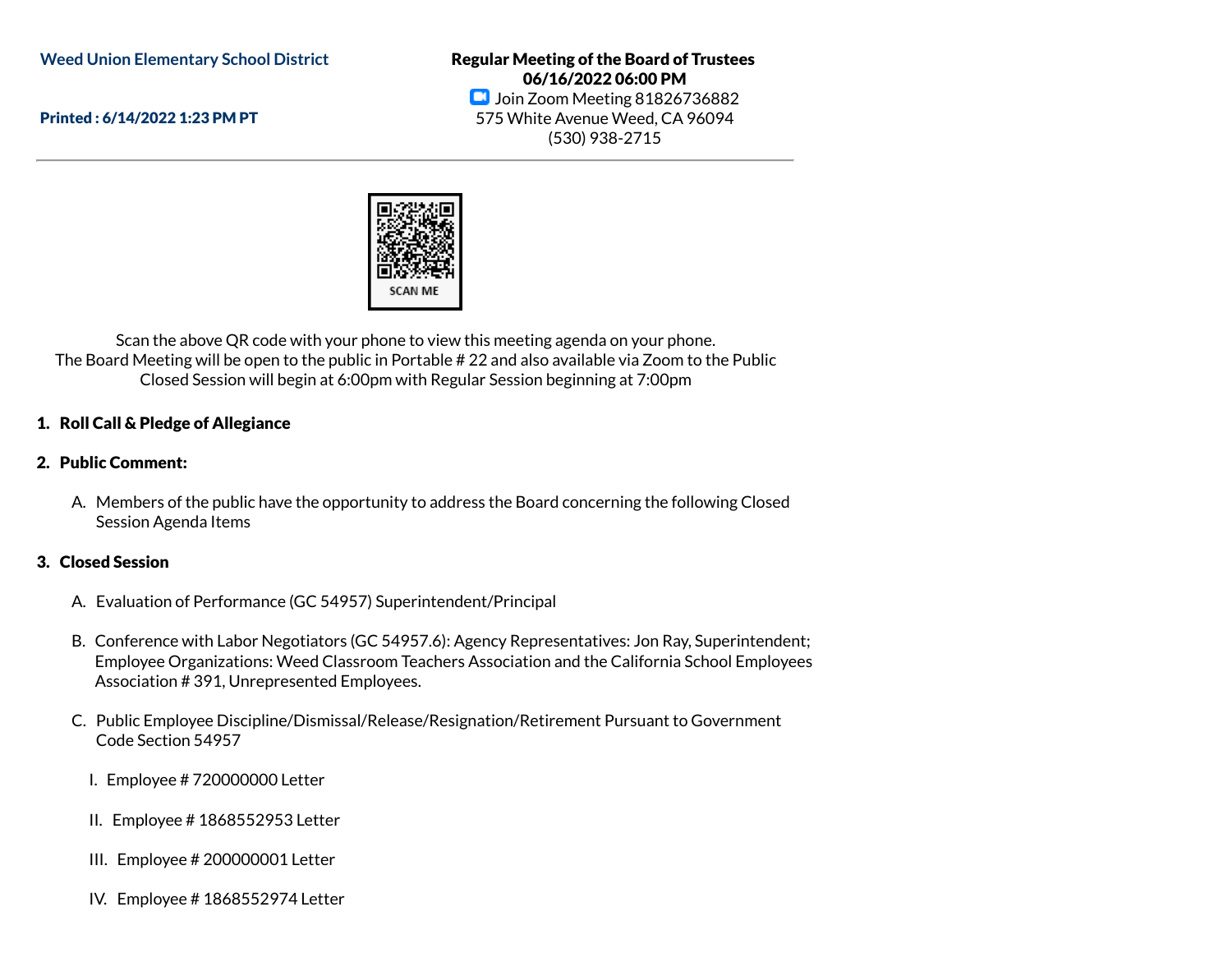### V. Employee # 1868552910 Letter

D. Conference with Legal Counsel: Anticipated Litigation

## 4. Reconvene to Open Session

## 5. Public Comment

- A. Items on the Agenda
- B. Items not on the Agenda

# 6. Public Hearings

- A. Public Hearing: 2022-2023 Local Control Accountability Plan (LCAP)
- B. Public Hearing: Proposal to Implement Developer Fees

# 7. Consent Agenda

- A. Approve Minutes from the 5-12-2022 Regular Board Meeting
- B. Approve Fund Transfers, Budget Transfers and Warrants: \$48,345.13 + \$177,387.81 + \$110,210.37 + \$58,166.84 + \$102,675.81 + \$8,028,611.60 + \$500,808.58 + \$440,746.18 + \$491,471.78 + \$333,838.07 + \$262,014.66 + \$31,186.50 = \$10,585,463.33
- C. Approve Personnel Action Report
- D. \*Surplus Miscellaneous Equipment

# 8. Reports

- A. Certificated Staff
- B. Classified Staff
- C. Administration
	- I. Ending Enrollment
	- II. Academic Update
	- III. Grant Anticipation Note Presentation
- D. Construction Report